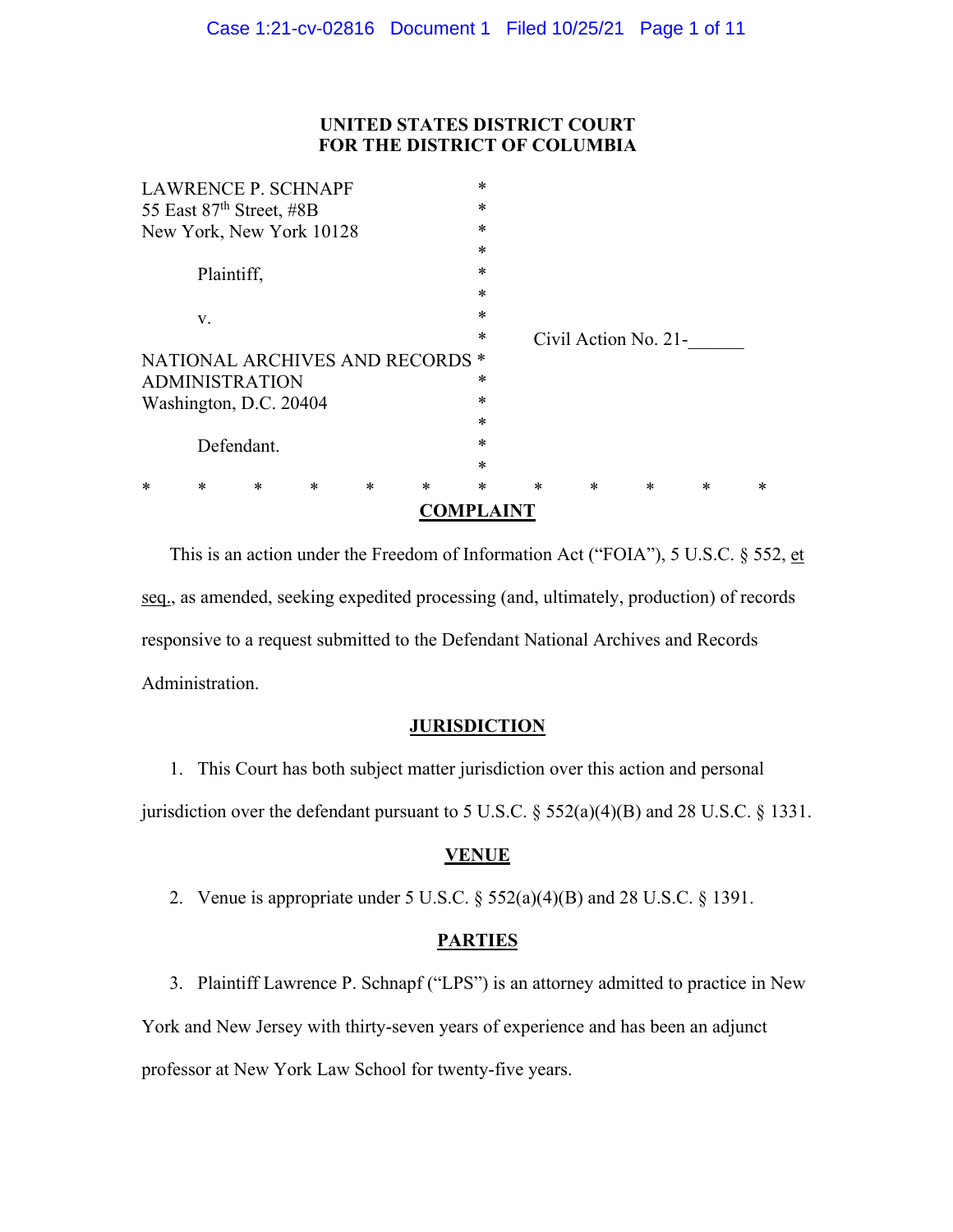4. Defendant National Archives and Records Administration ("NARA") is an agency within the meaning of 5 U.S.C. § 552(f) and in possession and/or control of the records requested by the Plaintiff that are the subject of this action.

#### **FACTUAL BACKGROUND**

5. This FOIA lawsuit seeks a more comprehensive and complete production of the historical record of coordination between the Archivist of the United States ("Archivist") and former President Donald Trump ("President Trump") and current President Joseph Biden ("President Biden") during each man's tenure as the leader of the Executive Branch of the U.S. government.

6. On November 22, 1963, as President John F. Kennedy's motorcade traveled through Dealey Plaza in downtown Dallas, Texas, he was shot and suffered a fatal head wound. Doctors at Parkland Memorial Hospital in Dallas pronounced President Kennedy dead shortly thereafter. Dallas police officers arrested and charged Lee Harvey Oswald with assassinating President Kennedy.

7. On November 24, 1963, Oswald was shot and killed by Jack Ruby during the Dallas Police Department's transfer of Oswald from the city jail to the county jail. Jack Ruby was tried and convicted of Oswald's murder in March 1964. In October 1966, the Texas Court of Criminal Appeals reversed the verdict and ordered a new trial. Ruby died of cancer three months later before his new trial began. Ruby maintained he was neither involved in the assassination of President Kennedy nor knew Oswald prior to hearing his name in connection with the assassination.

8. One week after the assassination, President Lyndon B. Johnson established the President's Commission to Investigate the Assassination of President Kennedy. It was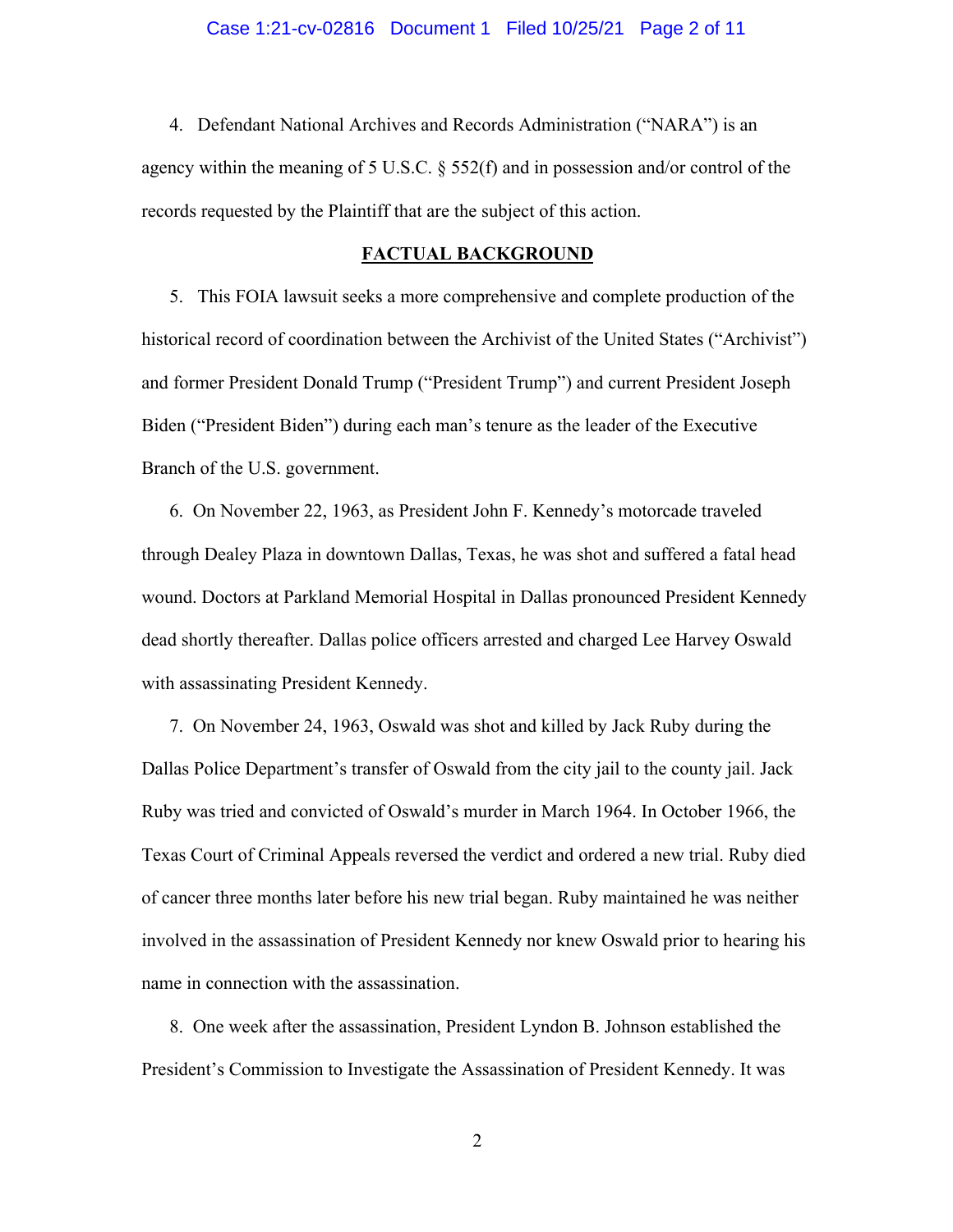#### Case 1:21-cv-02816 Document 1 Filed 10/25/21 Page 3 of 11

chaired by Earl Warren, Chief Justice of the U.S. Supreme Court and became known as the "Warren Commission". The Warren Commission had no independent team of investigators but relied on the work of the Federal Bureau of Investigation ("FBI"), the Dallas Police Department and the Secret Service. In September 1964, the Warren Commission issued a final Report that concluded Lee Harvey Oswald acted alone and shot President Kennedy from a sniper's nest on the sixth floor of his workplace, the Texas School Book Depository. The Warren Commission conducted some of its investigations in secret and sealed many of its records for seventy-five years. These facts resulted in public skepticism about the Warren Commission's conclusion.

9. Subsequently, other federal entities conducted additional investigations of the assassination. In November 1975, the House of Representatives' Subcommittee of the Committee on Government Operations held a hearing titled "National Archives-Security Classification Problems Involving Warren Commission Files and Other Records". Among the findings, the Committee concluded that "[T]he Warren Commission was never specifically given the power by the President under the Executive order to originally classify its transcripts and memos. In effect, then, hundreds of Warren Commission documents were withheld from the public for years when there was no sound or legal basis for it."

10. Between October 1975, and September 1976, the House of Representatives' Subcommittee on Civil and Constitutional Rights of the Committee on the Judiciary held a series of FBI oversight hearings which included an examination of certain activities of the FBI during its investigation of the assassination of President Kennedy.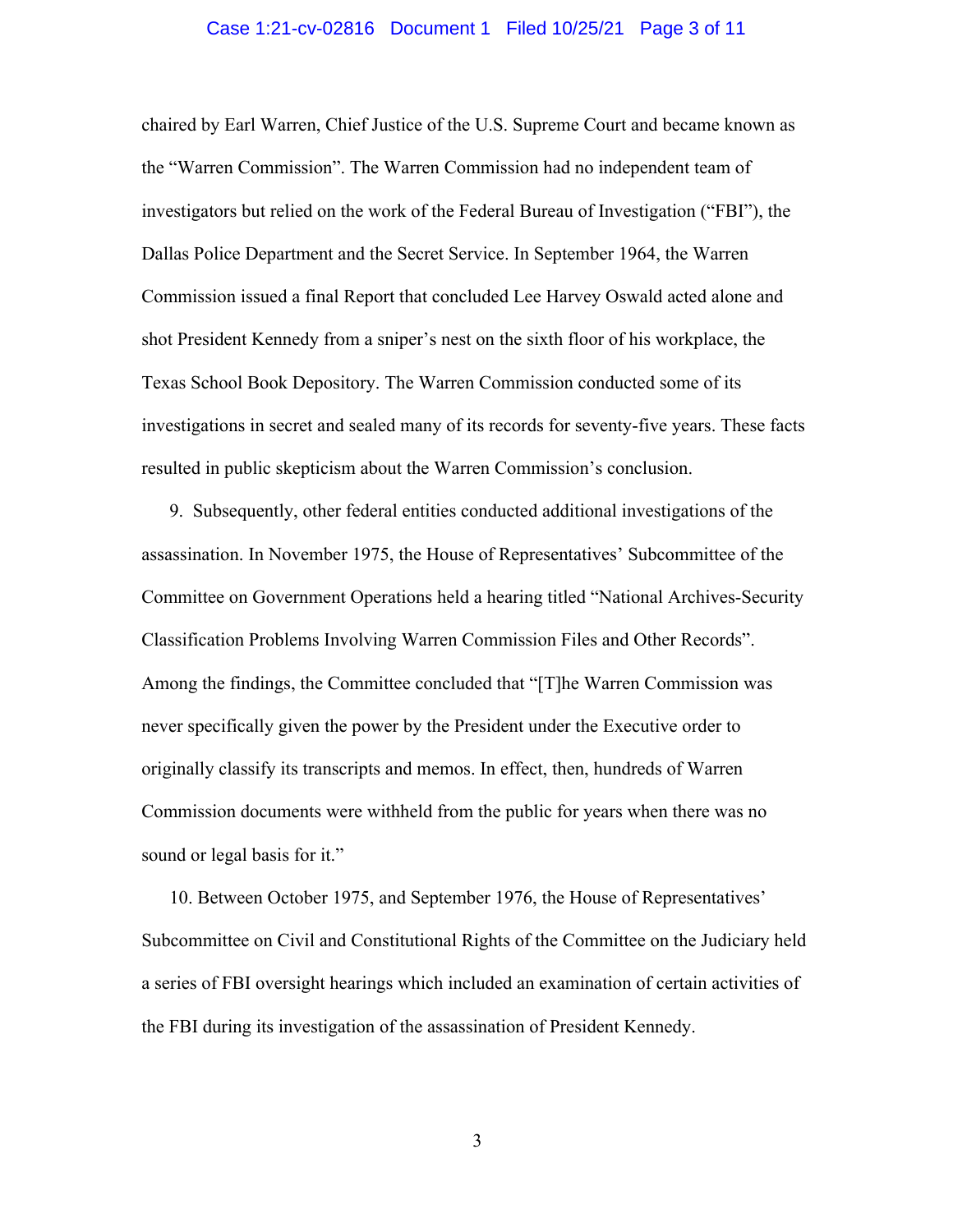#### Case 1:21-cv-02816 Document 1 Filed 10/25/21 Page 4 of 11

11. The most significant of these later investigations was the House Select Committee on Assassinations ("HSCA"), which concluded in 1979 that President Kennedy's death was the result of a probable conspiracy. Many of the investigative files of the entities that had each investigated aspects of the assassination, such as the Warren Commission, the HSCA and other Congressional investigations such as led by Congressman Otis Pike, Senator Frank Church and Vice President Nelson Rockefeller, were withheld from the public. Yet members of these entities reached specific conclusions, sometimes inconsistent with one another, based on their investigative records. According to the Assassination Records Review Board ("ARRB"), which was created by Congress in 1992, the American public lost faith when it could not see the very documents whose contents led to these conclusions.

12. Using FOIA, researchers requested access to records compiled by the FBI as part of its investigation into the assassination, and thousands of pages of additional records were released during the 1970s and 1980s. However, scores of documents were discovered to have been destroyed and many the documents received by researchers under FOIA were heavily redacted. In addition, the records of certain investigative bodies, which had each investigated aspects of the assassination, remained closed to the public because they were outside FOIA's reach. As mentioned previously, the Warren Commission initially sealed its records for seventy-five years (until 2039), while the HSCA originally sealed its records for fifty years (or until 2029).

13. On October 26, 1992, President George W. Bush signed into law the President John F. Kennedy Assassination Records Collection Act of 1992 (44 USC § 2107 note) ("JFK Act"), which created the ARRB. The Board oversaw the review of several million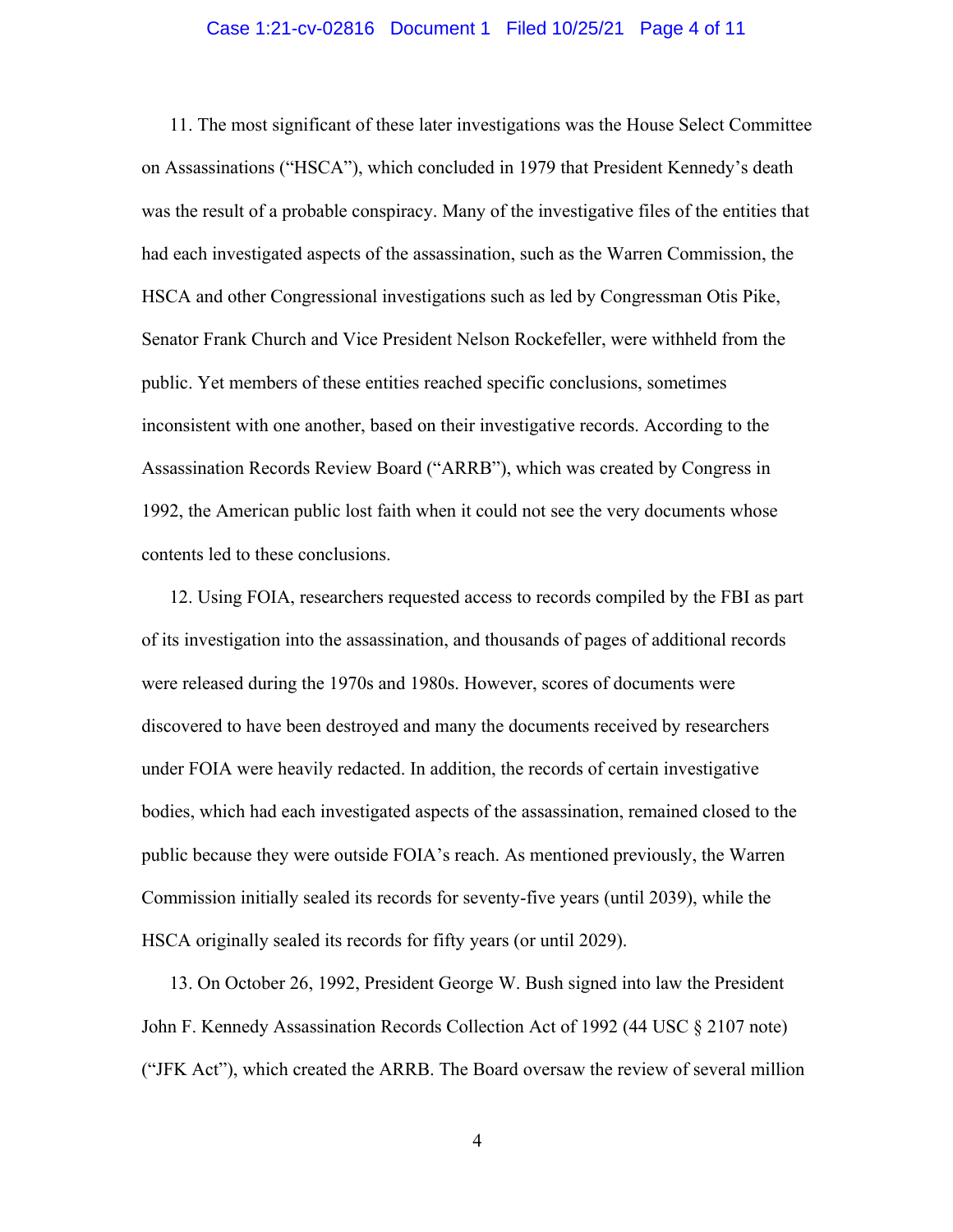### Case 1:21-cv-02816 Document 1 Filed 10/25/21 Page 5 of 11

documents deemed to be "assassination records" under specific standards set forth by Congress with the intention of providing as much public disclosure as possible.

14. The JFK Act is a unique statute. It states that all records concerning the assassination "should carry a presumption of immediate disclosure"; that "only in the rarest cases is there any legitimate need for continued protection of such records", and that it was necessary because "the Freedom of Information Act, as implemented by the executive branch, had prevented the timely public disclosure of records relating to the assassination of President John F. Kennedy."

15. To achieve this goal, the JFK Act created the JFK Collection and the ARRB. The JFK Collection, under the supervision of NARA, serves as a central repository for all records of the assassination of President Kennedy. The ARRB was an independent agency composed of five members and their staff with the responsibility of overseeing agency searches for assassination records. Among its other powers, the ARRB had the final authority (subject to the President of the United States) to approve or reject agency proposals for withholding information. It was this power that the architects of the JFK Act hoped would result in more information being released than had been under FOIA.

16. One of the first tasks the ARRB set for itself was further defining what constitutes an assassination record. The JFK Act had defined an assassination record as a record "related to the assassination of President John F. Kennedy, that was created or made available for use by, obtained by, or otherwise came into possession of" an extensive list of Legislative, Executive, State, and local government entities. These included the records of all previous investigations (including the Warren Commission and the HSCA), the National Archives, and any agency in the Executive Branch.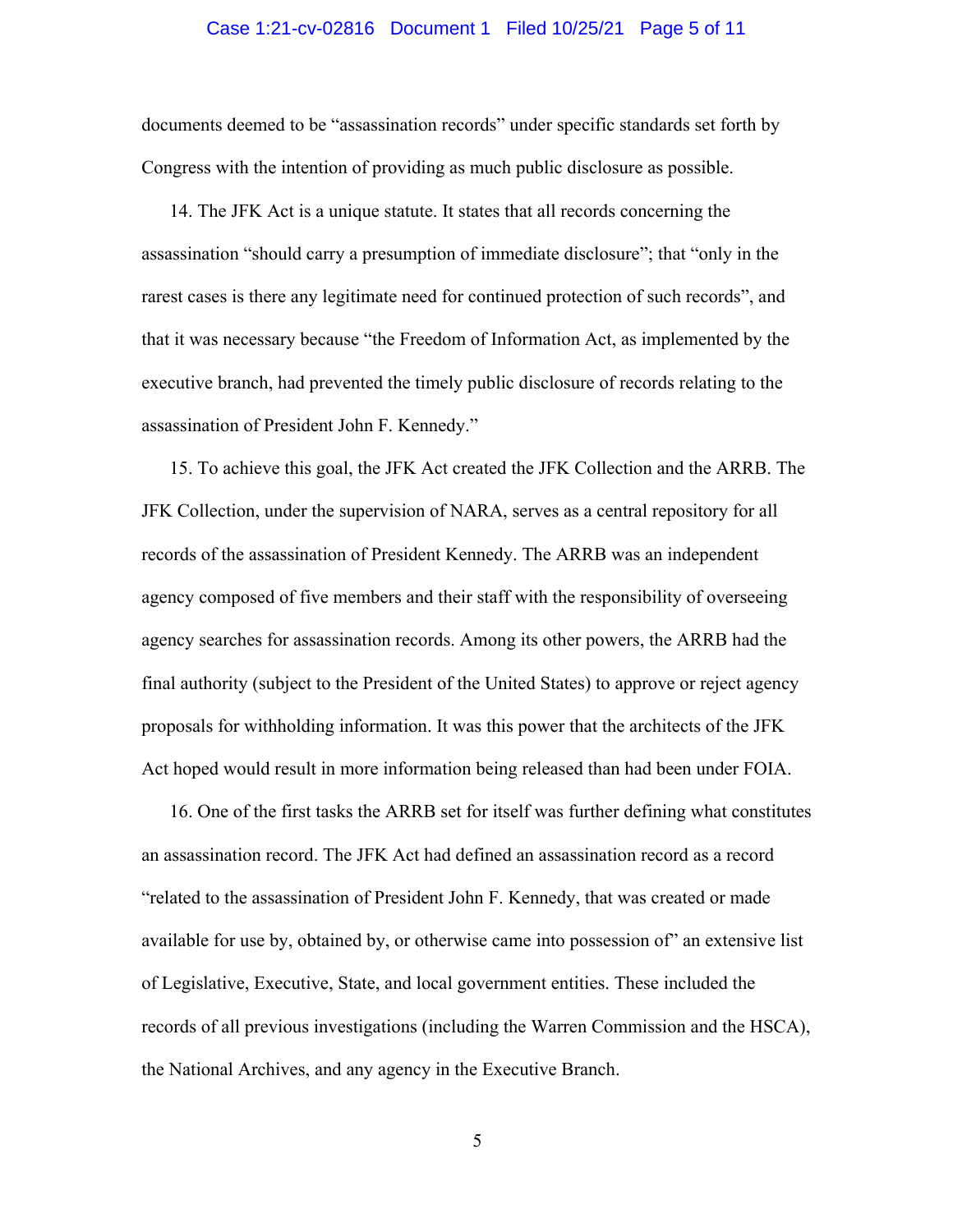### Case 1:21-cv-02816 Document 1 Filed 10/25/21 Page 6 of 11

17. Under regulations adopted by the ARRB in 1995, an assassination record "includes, but is not limited to, all records, public and private, regardless of how labeled or identified, that document, describe, report on, analyze, or interpret activities, persons, or events as reasonably related to the assassination of President John F. Kennedy and investigations or inquiries into the assassination."

18. After promulgating its definition of an assassination record, the ARRB began its most important work, reviewing the information agencies wanted to postpone rather than release. In their early meetings in 1995, ARRB board members looked at each document proposed for postponement, either in full or in part, along with the agency justification for postponement. The board members then voted on each document—whether to accept the agency's proposed decision or request more information. Eventually, the ARRB delegated some routine decision making to its staff. The ARRB finished its work on September 30, 1998, when it issued a final report, and then transferred all of its records to NARA. Because of the ARRB's work, the JFK Collection is not only important for researchers of the assassination, but also serves as a valuable source for researchers interested in various aspects of early 1960s Cold War America.

19. Section  $5(g)(2)(B)$  of the JFK Act mandates that all assassination records be publicly disclosed no later than October 26, 2017, unless the President certified that (i) continued postponement is made necessary by an identifiable harm to the military defense, intelligence operations, law enforcement, or conduct of foreign relations; and (ii) the identifiable harm is of such gravity that it outweighs the public interest in disclosure.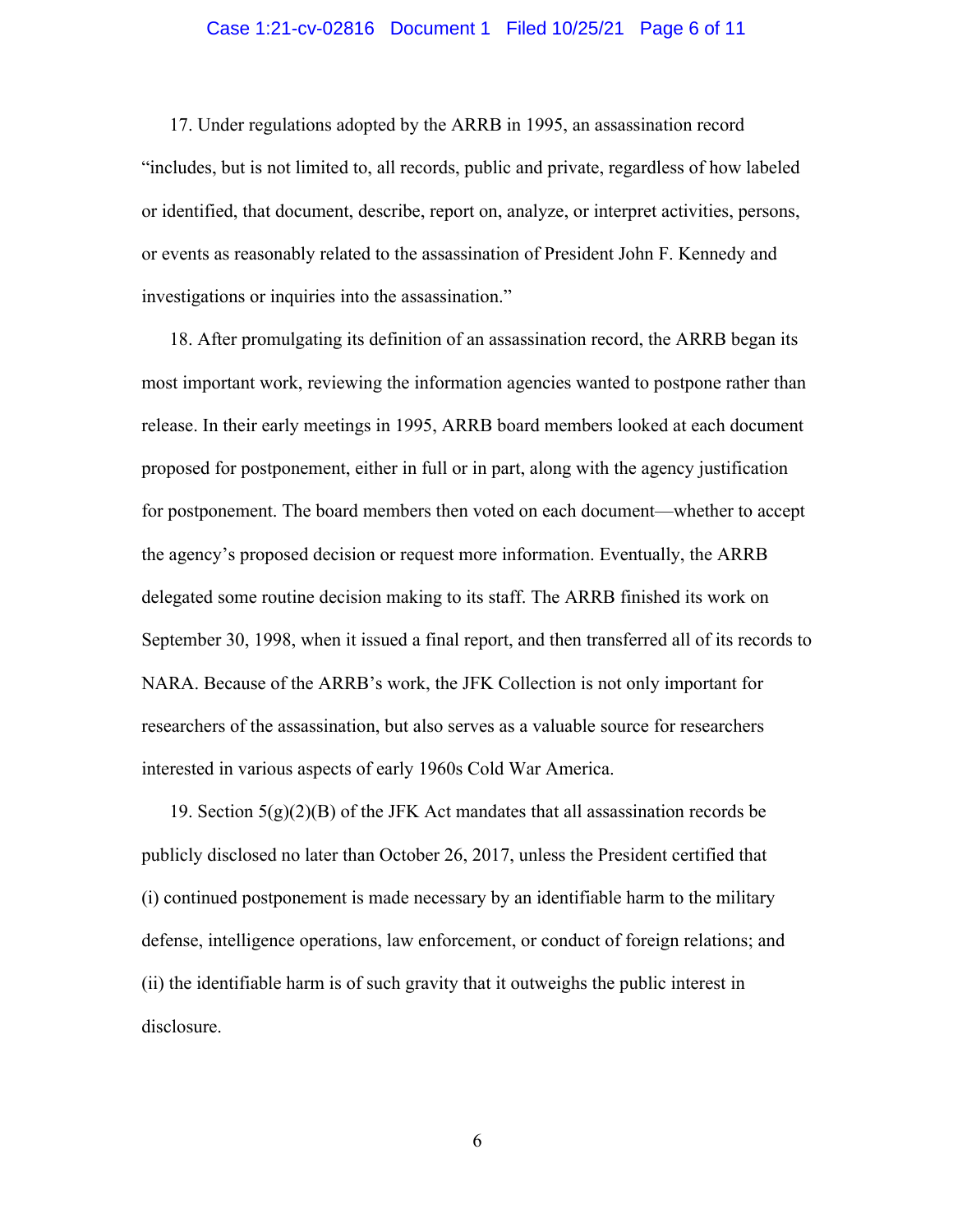#### Case 1:21-cv-02816 Document 1 Filed 10/25/21 Page 7 of 11

20. On October 26, 2017, based on objections from federal agencies, President Trump issued a temporary certification to withhold certain information based on the claim that public release would harm national security, law enforcement, or foreign affairs. President Trump relied upon a Department of Justice's Office of Legal Counsel memorandum ("OLC Memo") that directed agencies to re-review each of their redactions over the following 180 days. The OLC Memo referred to an October 12, 2017, memorandum from the Archivist of the United States ("Archivist") that expressed "significant concerns" about the manner in which certain federal agencies had applied that standard in their proposals for postponing the release of some of their records beyond that deadline. This memo and the underlying agency requests constitute assassination records as defined by the JFK Act.

21. The OLC Memo also referenced a "Memorandum for John A. Eisenberg, Legal Adviser to the National Security Council, from John P. Fitzpatrick, Senior Director for Records, Access and Information Security Management, National Security Council, Re: Department and Agency Requests for Continued Postponement of Records under the JFK Assassination Records Collection Act" (Oct. 25, 2017)("NSC Memorandum"). The NSC Memorandum constitutes an assassination record as defined by the JFK Act.

22. As part of the review process, agency heads were directed to be extremely circumspect in recommending any further postponement of information in the records. Agency heads were required to report to the Archivist by March 12, 2018, any specific information within each particular record that met the standard for continued postponement under the JFK Act. The Archivist then recommended to the President of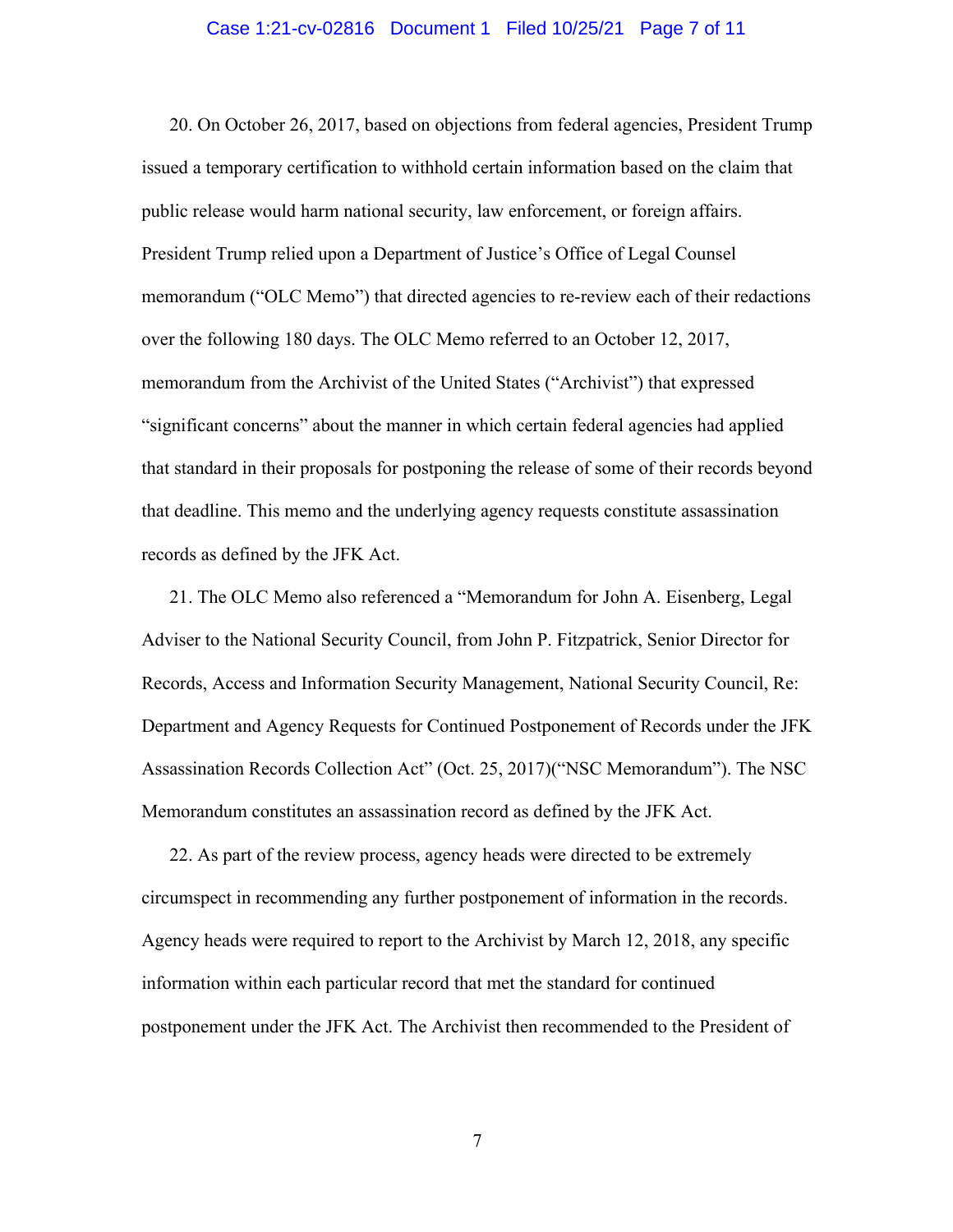#### Case 1:21-cv-02816 Document 1 Filed 10/25/21 Page 8 of 11

the United States on March 26, 2018, whether this information warranted continued withholding after April 26, 2018.

23. On March 26, 2018, the Archivist reported that as of March 12, 2018, the following agencies requested continued postponement of particular records: Central Intelligence Agency, Department of Defense, Department of Justice, FBI, Drug Enforcement Agency, and the Department of State. These agency requests have not been disclosed to the public. These documents constitute assassination records as defined by the JFK Act.

24. On April 26, 2018, NARA issued a press release that stated further partial releases were authorized by the President, and that all information that remained withheld under section 5 must be reviewed again before October 26, 2021, in order to determine whether continued withholding from disclosure remains necessary.

25. In a January 21, 2020, response to a FOIA request filed by Government Attic, NARA identified the existence of letters dated October 4, 2017, and October 12, 2017, from the Archivist to the President concerning the JFK Act. These documents constitute assassination records as defined by the JFK Act.

26. On October 22, 2021, President Biden certified that all information within records that agencies have proposed for continued postponement under section  $5(g)(2)(D)$ of the JFK Act shall be withheld from full public disclosure until December 15, 2022. It was noted that temporary continued postponement is "necessary to protect against identifiable harm to the military defense, intelligence operations, law enforcement, or the conduct of foreign relations that is of such gravity that it outweighs the public interest in immediate disclosure."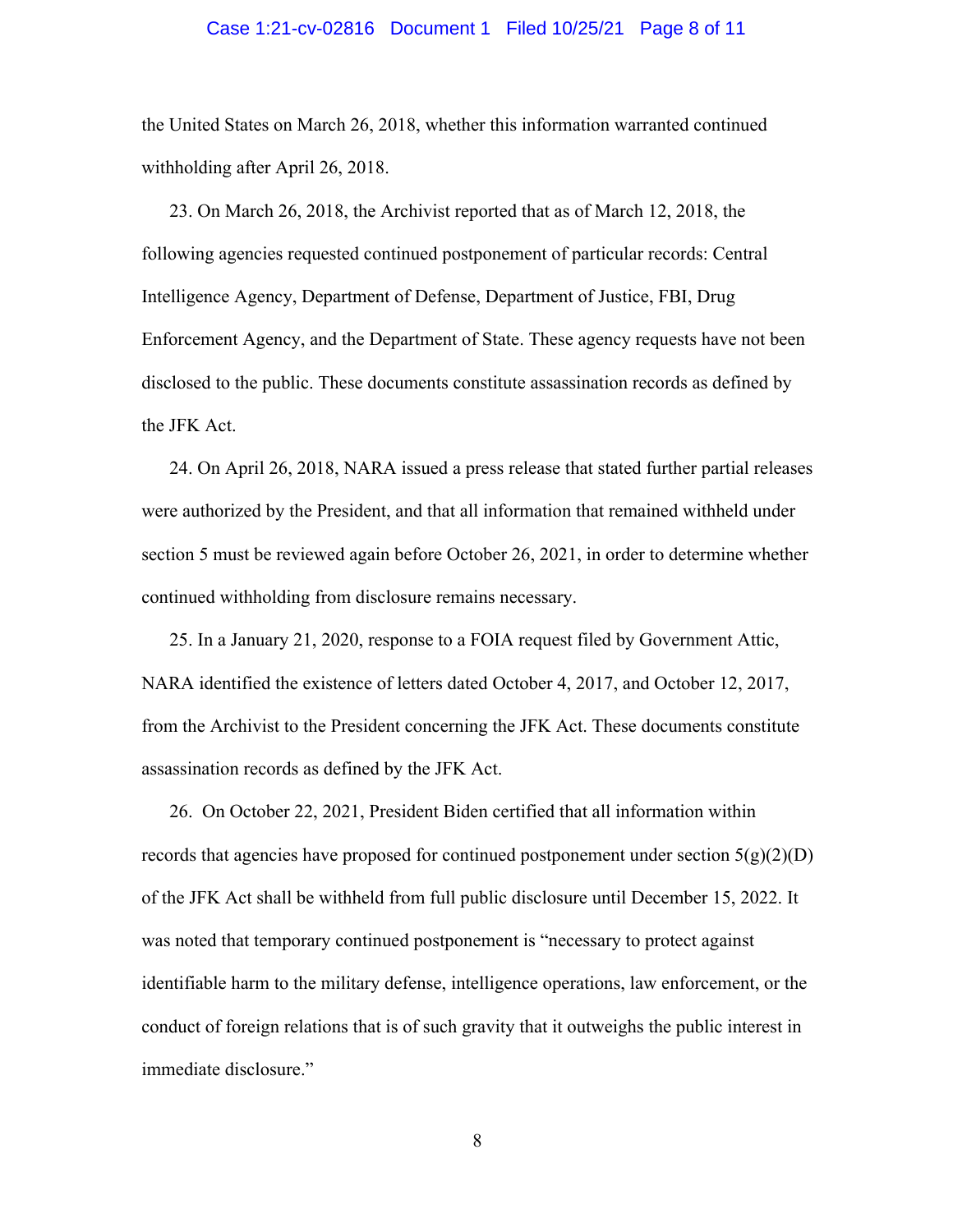27. The need for transparency requires providing the public with fuller disclosure of the underlying requests from federal agencies, as well as the recommendations of the Archivist, to better understand why assassination records subject to the JFK Act have been withheld from public disclosure.

## **COUNT ONE (EXPEDITED PROCESSING)**

28. Plaintiff repeats and realleges paragraphs 5-27 above, inclusive.

29. On May 14, 2021, Plaintiff submitted to NARA a FOIA request for the following copies of non-exempt records:

- a) Submissions from the agencies referred to in the March 2018, Archivist letter;
- b) The specific harms identified by the relevant agency;
- c) The explanation on how any such identifiable harm outweighed the public interest in disclosure;
- d) Copies of any identification aids prepared by any agency or department supporting continued postponement pursuant to JFK Act Section  $5(c)(2)(D)(ii);$
- e) All other correspondence, email, communications, memoranda or other writings from the agencies or departments to the Archivist requesting or proposing postponement of assassination records during 2017 and 2018;
- f) All correspondence, memoranda or other writings of the Archivist evaluating the proposals or requests for postponement of such assassination records; and
- g) All correspondence, memoranda or other writings between the Archivist and the Office of the Executive of the United States relating to the recommendation to postpone disclosure of assassination records during 2017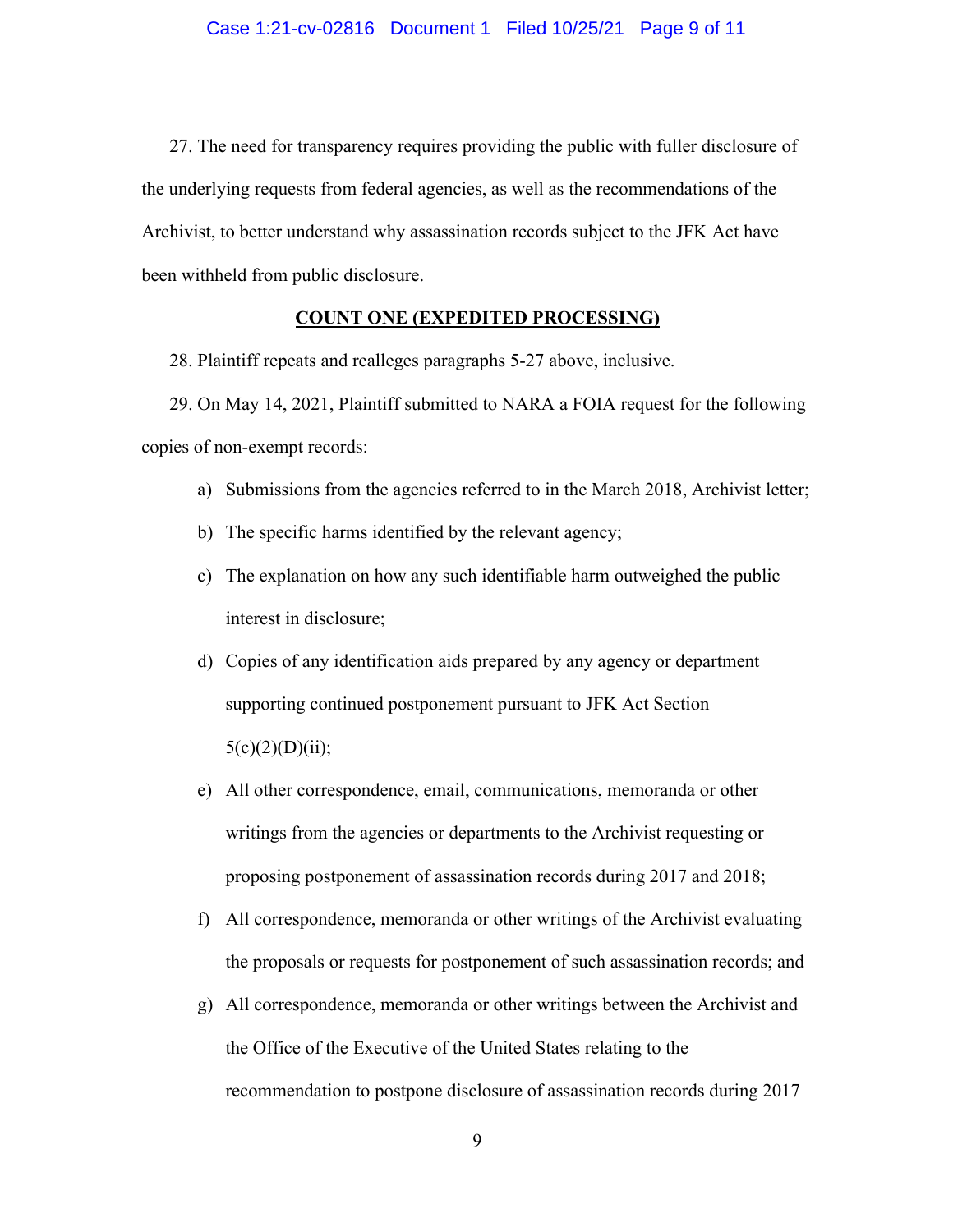#### Case 1:21-cv-02816 Document 1 Filed 10/25/21 Page 10 of 11

and 2018 concerning the objections of agencies to the public release of records under the JFK Act scheduled for October 26, 2021.

30. NARA assigned the request NGC-2021-000923.

31. NARA was required to issue a determination on the request for expedited processing "within 10 days after the date of the request." 5 U.S.C.  $\S 552(a)(6)(E)(ii)(I)$ . Thus, a response was due no later than May 24, 2021.

32. On May 20, 2021, NARA denied the Plaintiff's request for expedited processing on the grounds that he had not provided "sufficient information to establish he meets one of the criteria required under the National Archives and Records Administration (NARA) regulation 36 C.F.R. 1250.28 (a) and (c) to justify expedited processing."

33. There is no requirement for exhaustion of administrative remedies with respect to challenging a denial of expedited processing.

WHEREFORE, Plaintiff prays that this Court:

(1) Order NARA to grant expedited processing to the Plaintiff;

(2) Award reasonable costs and attorney's fees as provided in 5 U.S.C.  $\S 552(a)(4)(E)$ and/or 28 U.S.C. § 2412(d);

(3) Expedite this action in every way pursuant to 28 U.S.C. § 1657(a); and

(4) Grant such other relief as the Court may deem just and proper.